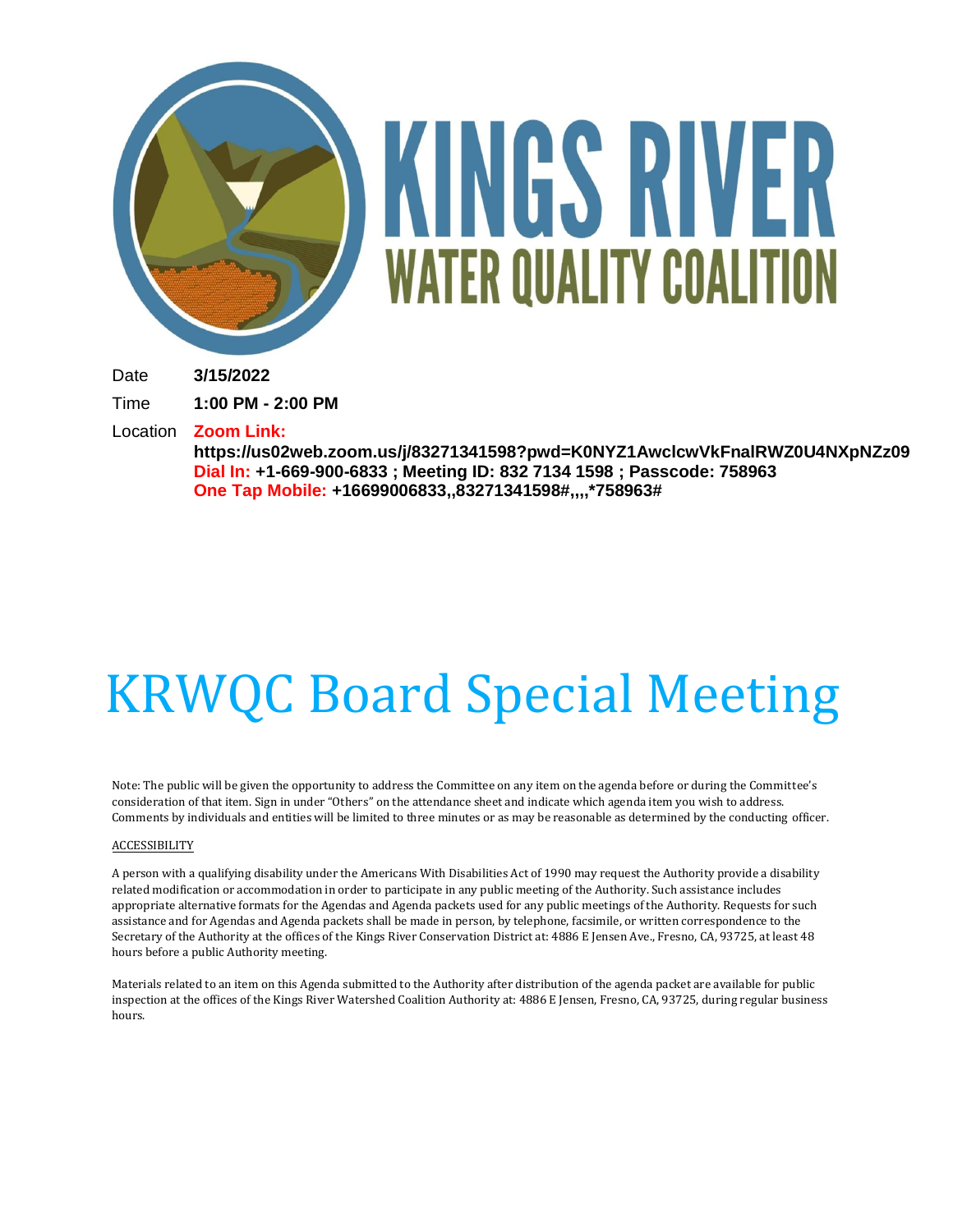# **Agenda - 15 March 2022**

| $\mathbf{1}$ | <b>CONVENE</b>                                                                                                                                                                                                                                                                                                                                                                                                                                                                                                                      |
|--------------|-------------------------------------------------------------------------------------------------------------------------------------------------------------------------------------------------------------------------------------------------------------------------------------------------------------------------------------------------------------------------------------------------------------------------------------------------------------------------------------------------------------------------------------|
|              | Quorum will be determined.                                                                                                                                                                                                                                                                                                                                                                                                                                                                                                          |
| $\mathbf{2}$ | <b>Addition to or Deletion from the Agenda</b>                                                                                                                                                                                                                                                                                                                                                                                                                                                                                      |
|              | Items may be added to the agenda solely in compliance with Brown Act<br>requirements for such an action. Items may be deleted from the agenda for any<br>reason.                                                                                                                                                                                                                                                                                                                                                                    |
| 3            | <b>Public Presentations or Comments</b>                                                                                                                                                                                                                                                                                                                                                                                                                                                                                             |
|              | Presentations or comments by the public on matters on the agenda or within the<br>jurisdiction of the Board, limited to a timeframe set by the Board President.                                                                                                                                                                                                                                                                                                                                                                     |
| 4            | <b>Report of Policy Committee</b>                                                                                                                                                                                                                                                                                                                                                                                                                                                                                                   |
|              | The Policy Committee will report on their activities.                                                                                                                                                                                                                                                                                                                                                                                                                                                                               |
| 5            | Hiring of Gualco Group as KRWQC Lobbyists                                                                                                                                                                                                                                                                                                                                                                                                                                                                                           |
|              | The Board will be asked to consider approving:                                                                                                                                                                                                                                                                                                                                                                                                                                                                                      |
|              | 1.<br>The recommendation of the Policy Committee from their March 2, 2022<br>meeting to hire the Gualco Group as lobbyists for the KRWQC in the pursuit<br>of various projects for the benefit of Coalition members, at the rate of<br>\$3,000.00 per month; and<br>The recommendation of the Finance Committee from their February 11,<br>2.<br>2022 meeting (as presented at the February 15, 2022 Board Meeting) that<br>any such hiring costs be taken from the Legal Fees budget item through the<br>duration of FY 2021-2022. |
| 6            | <b>Direction to Lobbyists and Staff RE: Regulatory Matters</b>                                                                                                                                                                                                                                                                                                                                                                                                                                                                      |
|              | The Board may discuss, provide direction, and/or take action to set parameters for<br>lobbyist activity related to several regulatory matters of concern.                                                                                                                                                                                                                                                                                                                                                                           |
| 7            | <b>Teleconference KRWQC Board Meetings</b>                                                                                                                                                                                                                                                                                                                                                                                                                                                                                          |